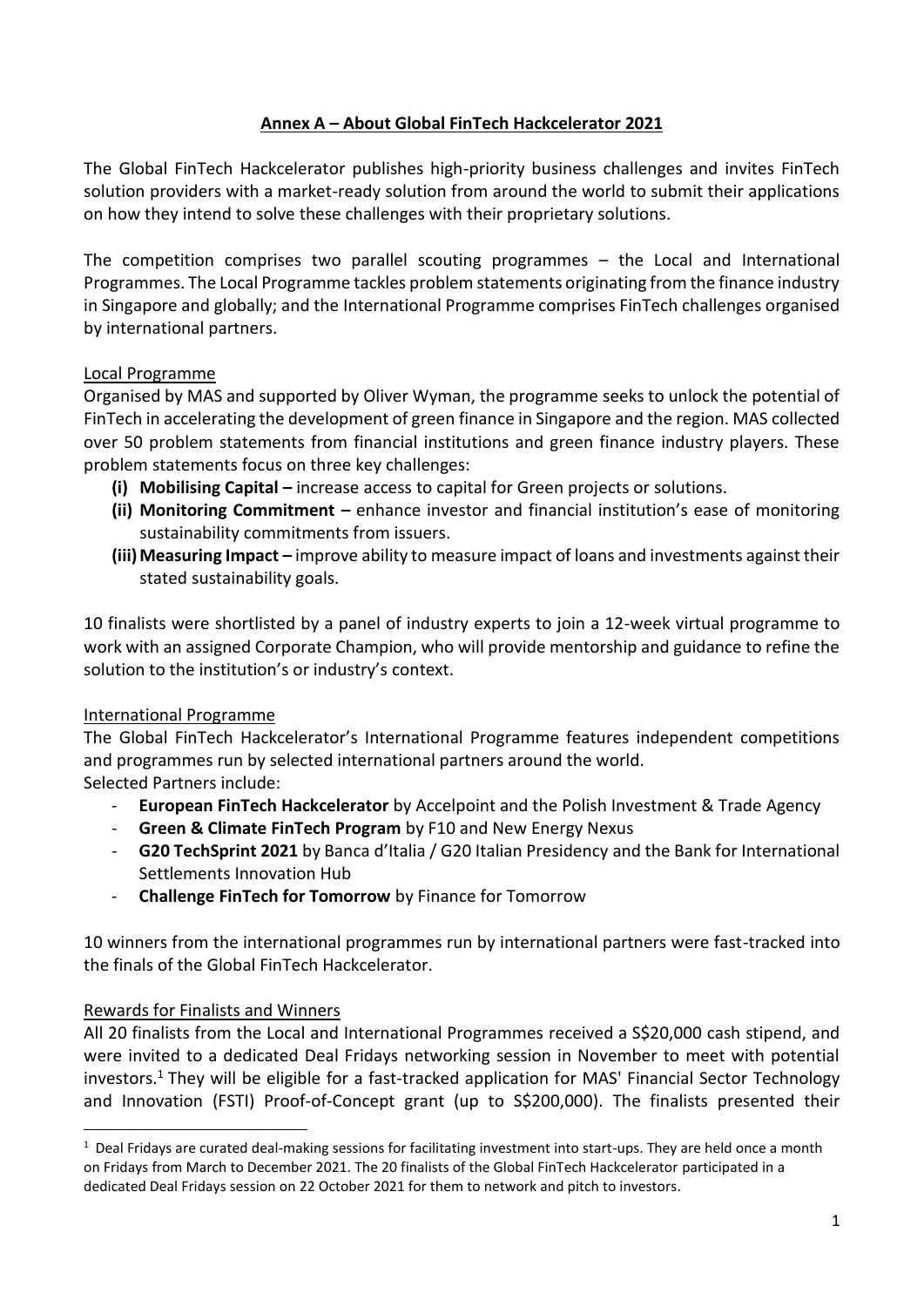solutions during the Global FinTech Hackcelerator Demo Day to an esteemed panel of judges and the top three winners received S\$50,000 each in prize money.

# **Winning Solutions of the 2021 Global FinTech Hackcelerator**

| <b>Company</b>   | <b>Solution</b> | <b>Description of Company and Solution</b>            | Country   |
|------------------|-----------------|-------------------------------------------------------|-----------|
| <b>Name</b>      | <b>Name</b>     |                                                       |           |
| <b>Descartes</b> | Descartes'      | Unlike traditional insurance which relies on lengthy  | France    |
| Insurance        | Parametric      | loss adjustment procedures and restrictive cover,     |           |
| Asia Pte.        | Insurance       | Descartes' parametric insurance products pay out      |           |
| Ltd.             |                 | when a predefined event (i.e., flood, cyclone,        |           |
|                  |                 | earthquake, lack of wind or solar energy etc.)        |           |
|                  |                 | occurs as measured by a specified parameter or        |           |
|                  |                 | index (rainfall, wind speed, peak ground              |           |
|                  |                 | acceleration, solar radiation etc.). The indemnity is |           |
|                  |                 | defined upfront, so the cover is wider and more       |           |
|                  |                 | transparent than traditional insurance, and claims    |           |
|                  |                 | can be paid in only a few days. Their solution is     |           |
|                  |                 | based on artificial intelligence and neural network   |           |
|                  |                 | models, developed by their in-house data science      |           |
|                  |                 | team. Descartes handles petaoctets of data (~10^6     |           |
|                  |                 | time more than a traditional insurer), derived from   |           |
|                  |                 | satellite imagery, IoT, radars and sensors. The data  |           |
|                  |                 | is sourced from partners such as NASA, JAXA, ESA,     |           |
|                  |                 | weather agencies (ECMWF, USGS), or IoT providers      |           |
|                  |                 | (Understory, Hailios).                                |           |
| RootAnt          | <b>BANCO</b>    | RootAnt Global & Global Initiatives have joined       | Singapore |
| Global Pte       |                 | hands to incorporate sustainability elements onto     |           |
| Ltd and          |                 | a digital platform (BANCO by RootAnt) that helps      |           |
| Global           |                 | SMEs suppliers in the value chain become more         |           |
| Initiatives      |                 | sustainable, enhance creditworthiness and             |           |
| Communi          |                 | therefore raise green financing. BANCO digitises      |           |
| cations          |                 | supply chain commerce which results in an             |           |
| Pte Ltd          |                 | Irrevocable Payment Undertaking (IPU) from the        |           |
|                  |                 | buyer (usually a large corporate) to the seller. It   |           |
|                  |                 | also assesses the sustainability preparedness of      |           |
|                  |                 | each supplier, using a framework designed for         |           |
|                  |                 | smaller companies based on peer comparison            |           |
|                  |                 | within each sector. Each respondent receives a        |           |
|                  |                 | score (the Singapore Sustainability Index) along      |           |
|                  |                 | with a gap analysis which identifies an               |           |
|                  |                 | improvement plan. Banks can leverage on the IPU,      |           |
|                  |                 | sustainability score and the action plan to start     |           |
|                  |                 | offering green financing to the SMEs on the           |           |
|                  |                 | platform itself.                                      |           |
| <b>YOUKI</b>     | <b>WATTIFY</b>  | WATTIFY by YOUKI is an open energy asset              | Germany   |
| GmbH             |                 | tokenisation platform for crowd-investments           |           |